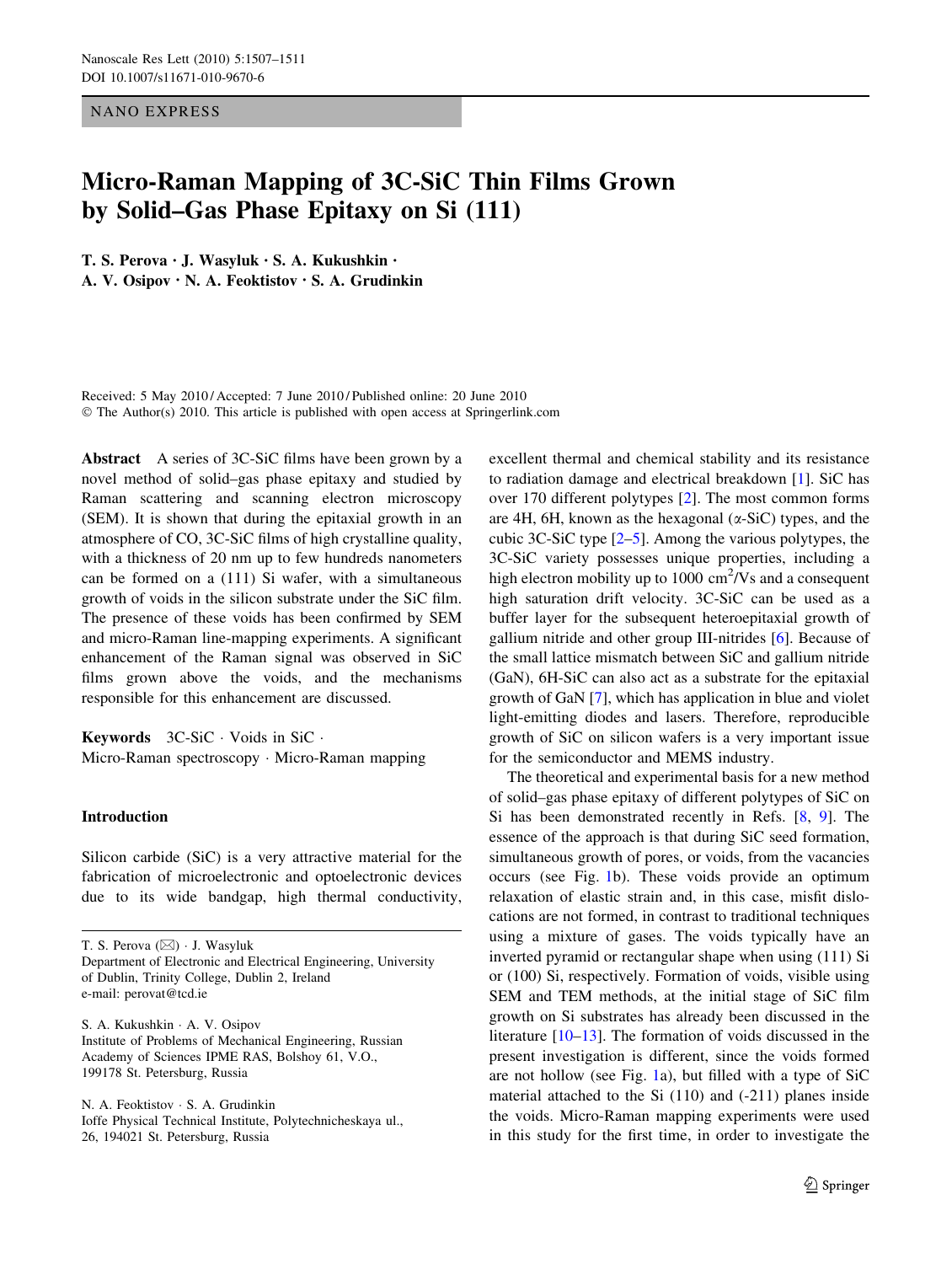<span id="page-1-0"></span>Fig. 1 a SEM image of sample  $SiC/(111)Si$  and **b** schematic model of void formation during SiC growth



structural properties of the SiC film grown on the Si substrate and also on top of the voids.

## Experimental

A low-pressure CVD system with a vertical cold-wall reactor made from sapphire, with a diameter of 40 mm and length of 50 mm, in which the central zone was heated, was used for SiC film deposition. The silicon wafer was placed on a graphite holder, with a thermocouple attached to the end. The sapphire tube was connected to a high vacuum system, consisting of diffusion and turbo-molecular pumps. Initially, the system was pumped down to a pressure of  $10^{-5}$ – $10^{-6}$  Torr. For SiC deposition, a 2' (111)orientated Si substrate with a thickness of 300 µm and a tilt of  $4^\circ$  was used. Growth of SiC films on Si(111) was achieved using the chemical reaction of monocrystalline silicon and CO gas, supplied at a rate of  $1-10$  ncm<sup>3</sup>/min and a pressure of 0.1–10 Torr. Growth occurs in the temperature range  $1100-1350$ °C, and growth durations of 10– 60 min were used. Due to the fabrication procedure, the SiC samples obtained are mainly lightly doped with nitrogen at a level of  $10^{14}$  cm<sup>-3</sup>.

Raman spectroscopy is a powerful technique for the characterisation of SiC structures in particular, since it allows the identification of various polytypes [\[2–5](#page-3-0)]. The Raman efficiency of SiC is sufficiently high because of the strong covalent bonds in the material. In addition, Raman spectral parameters such as peak position, intensity, linewidth and polarisation provide useful information on the crystal quality [\[14](#page-4-0)]. Raman spectra were registered in a backscattering geometry using a RENISHAW 1000 micro-Raman system equipped with a CCD camera and a Leica microscope. Two types of measurements were performed: single-spot measurements from both a void area and outside the void area in the SiC layers, and line-mapping measurements conducted along the voids with nanoscale depth profile of the void varied from 30 nm up to 2000 nm (at the centre of void). For single measurements, an  $Ar<sup>+</sup>$  laser at 457 nm with a power of 10 mW was used as the excitation source, while for line mapping an excitation wavelength of 633 nm from a HeNe laser with a laser power of 10 mW was used. Line mapping was performed at a distance,  $x$ , ranging from 0 to 13  $\mu$ m with an in-plane step size of 300 nm, where zero corresponds to the starting point of the measurements. Laser radiation was focused onto the sample using a  $100 \times$  microscope objective with a short-focus working distance, providing a spot size of  $\sim$  600 nm. Cross-sectional morphologies of the SiC films were characterised with a Tescan Mira SEM.

### Results and Discussions

Figure [2](#page-2-0) shows a representative Raman spectra from a SiC film on Si (111) measured at the void and outside the void. The feature seen in the range  $900-1100$  cm<sup>-1</sup> is associated with second-order Raman scattering from the Si [[15\]](#page-4-0). The characteristic transverse optical (TO) and longitudinal optical (LO) phonon modes are observed at  $\sim$ 794 cm<sup>-1</sup> and  $\sim$  968 cm<sup>-1</sup>, respectively. This confirms that the SiC layers analysed in this work mainly consist of a cubic polytype structure [[5,](#page-3-0) [16\]](#page-4-0). A low intensity shoulder, clearly observed at  $\sim$  764 cm<sup>-1</sup> near the TO band, indicates the presence of a small amount of the 6H-SiC polytype in this SiC layer. From Fig. [2](#page-2-0)a and b, the TO peak at  $794 \text{ cm}^{-1}$ demonstrates asymmetry from the low-frequency side. At the same time, in accordance with Nakashima [[5\]](#page-3-0), structural disorder in the SiC leads to a symmetrical widening of all the TO peaks. We conclude that the observed asymmetry of the TO peak is due to the presence of a 6H-SiC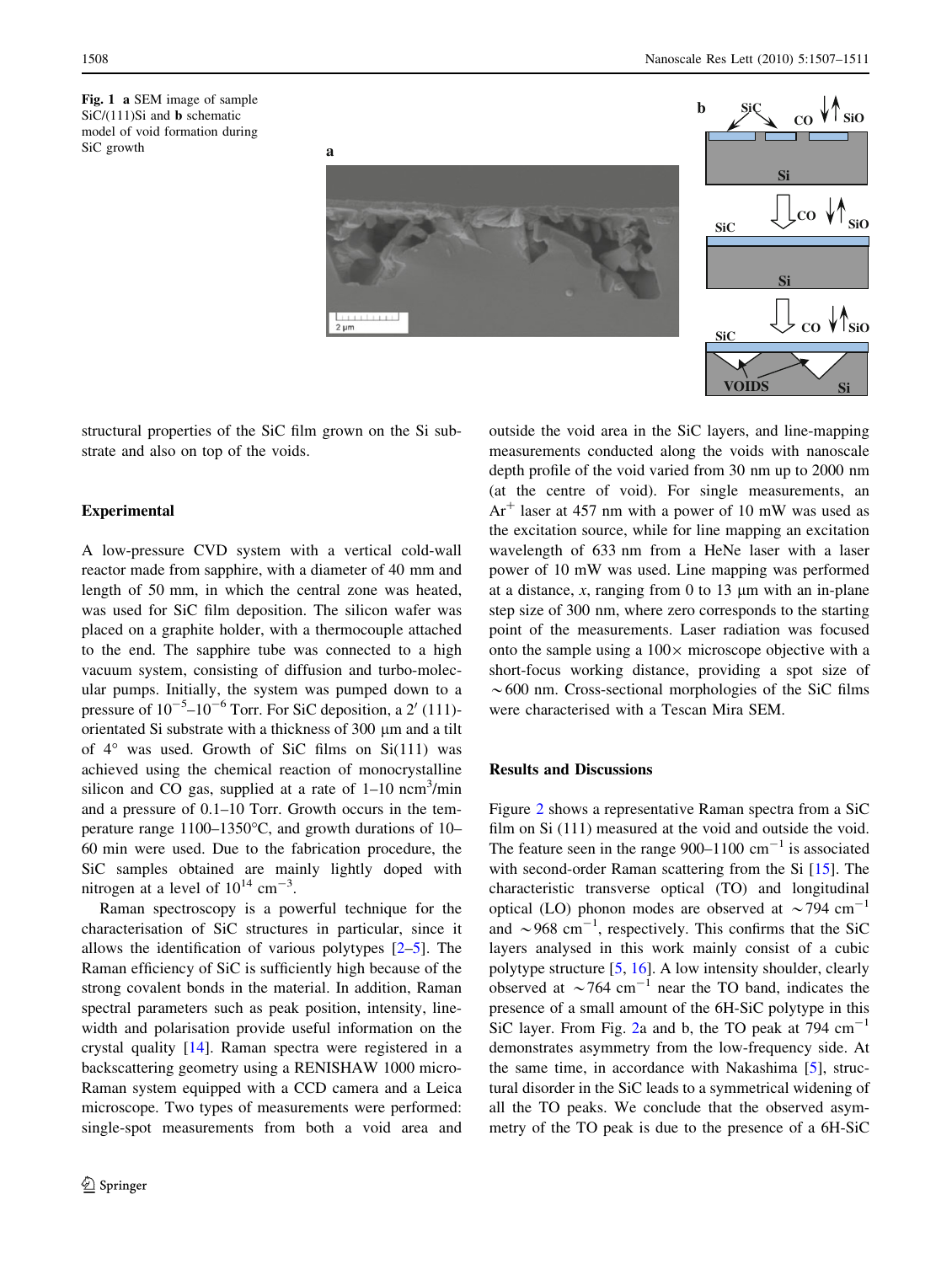<span id="page-2-0"></span>



peak at  $\sim$  789 cm<sup>-1</sup>, clearly demonstrated by fitting of the TO band in Fig. 2b. From the fit, the linewidth of the band at  $\sim$  794 cm<sup>-1</sup> is approximately  $\sim$  7.8 cm<sup>-1</sup>. This is 2.5  $cm^{-1}$  larger than that for relaxed 3C-SiC on a 6H-SiC substrate in Ref. [[17\]](#page-4-0). This relatively small difference in linewidth leads to the conclusion that the thin SiC layer grown on Si (111) has reasonably good crystalline quality; this was confirmed by energy dispersive X-ray analysis in Ref. [[17\]](#page-4-0).

A large enhancement of the Raman peak intensity, by up to 40 times for some samples, for both TO and LO modes, is observed at the void area. This enhancement enables the acquisition of a reasonably good Raman spectrum from ultra-thin SiC layers, as shown in Fig. 2a. Three mechanisms can contribute to the observed enhancement of Raman signal: (a) multiple reflection of the incident light inside the void, (b) multiple reflection of the Raman signal in the SiC layer on top of the void and (c) the presence of additional SiC material grown on the (110) Si ribs of the pyramid inside the voids [\[9](#page-3-0), [10](#page-4-0), [18](#page-4-0)]. The first mechanism is also responsible for the moderate enhancement of the Si second-order peak, by approximately 4 times, from the Si ribs. A somewhat similar effect was discussed for porous Si and SiC in Refs. [\[19](#page-4-0), [20](#page-4-0)]. For the second mechanism, the enhancement of the Raman signal in thin films, surrounded by media with low refractive indices, was discussed recently in Ref. [\[21](#page-4-0)] for graphene. We use a similar approach for the estimation of the effect of multiple reflections of the Raman signal on the peak intensity from the thin film using a three-layer model consisting of SiC–air–silicon. This model will be discussed together with the line-mapping results in the next paragraph.

Figure [3a](#page-3-0) presents an optical microscopy image of a 3C-SiC/Si sample, where the brighter dots correspond to the voids seen under thin SiC layers. The arrow on Fig. [3a](#page-3-0) shows the route of the line-mapping measurements. The Raman mapping was performed at the different depth of the void varied from 30 nm up to 2000 nm (correspondent to the centre of the void). Figure [3b](#page-3-0), c and d show Raman line-maps for the peak position, peak intensity and

linewidth of the SiC-TO peak along the voids for the 3C-SiC/Si sample. Note that not all the points, collected during mapping experiment, are shown in these figures for the clarity of presentation. Since the TO peak position is more sensitive to the stress relaxation effect [\[19](#page-4-0)], the TO-SiC peak was used to study the relaxation level in 3C-SiC films with different thicknesses and void size. The peak position of the SiC-TO band in a relaxed 3C-SiC structure is typically located at 796  $cm^{-1}$ , but for SiC layers grown on Si, the TO band shifts to the low-frequency side [\[16](#page-4-0)]. We observed the TO-SiC peak position at around 794  $\text{cm}^{-1}$ , indicating that the SiC layer is under stress. Tensile stress in the SiC layer is observed since the lattice constant for SiC ( $a_{SiC} = 4.3$  Å) is less than that for Si  $(a_{\rm Si} = 5.38 \text{ Å})$ . Figure [3b](#page-3-0) presents the peak position of the TO-SiC peak as a function of distance, x. From this figure, the peak position varies from 794.5  $cm^{-1}$  at the middle of the void to 793.5  $cm^{-1}$  outside the voids. A larger tensile stress is observed outside the voids than at voids, confirming that stress relief is occurring at the cavities. Figure [3](#page-3-0)d shows the full width at half maximum (FWHM) of the SiC-TO mode as a function of mapping distance. The linewidth of the TO peak significantly increases at the cavities (by  $\sim 3$  cm<sup>-1</sup>), a result of the contribution of differently oriented SiC materials inside the void as mentioned earlier.

The strong enhancement of the Raman peak intensity of the SiC-TO mode, by a factor of 20, inside the cavities is confirmed by the line-mapping measurements presented in Fig. [3](#page-3-0)c. It can be seen that the enhancement is significantly larger at the centre of the voids, corresponding to a larger cavity depth or a thicker air layer (see Fig. [1](#page-1-0)). By considering the multiple reflection of the Raman signal based on Fresnel's equation [[21\]](#page-4-0), and by varying the thickness of the air layer from 0 to 2000 nm and the thickness of the SiC layer between 0 and 800 nm, we estimated the Raman enhancement at the centre of the void to be approximately 10 times larger than that at the edge of the void for a SiC layer with a thickness of about 120 nm (details of these calculations will be published elsewhere [[22\]](#page-4-0)). An increase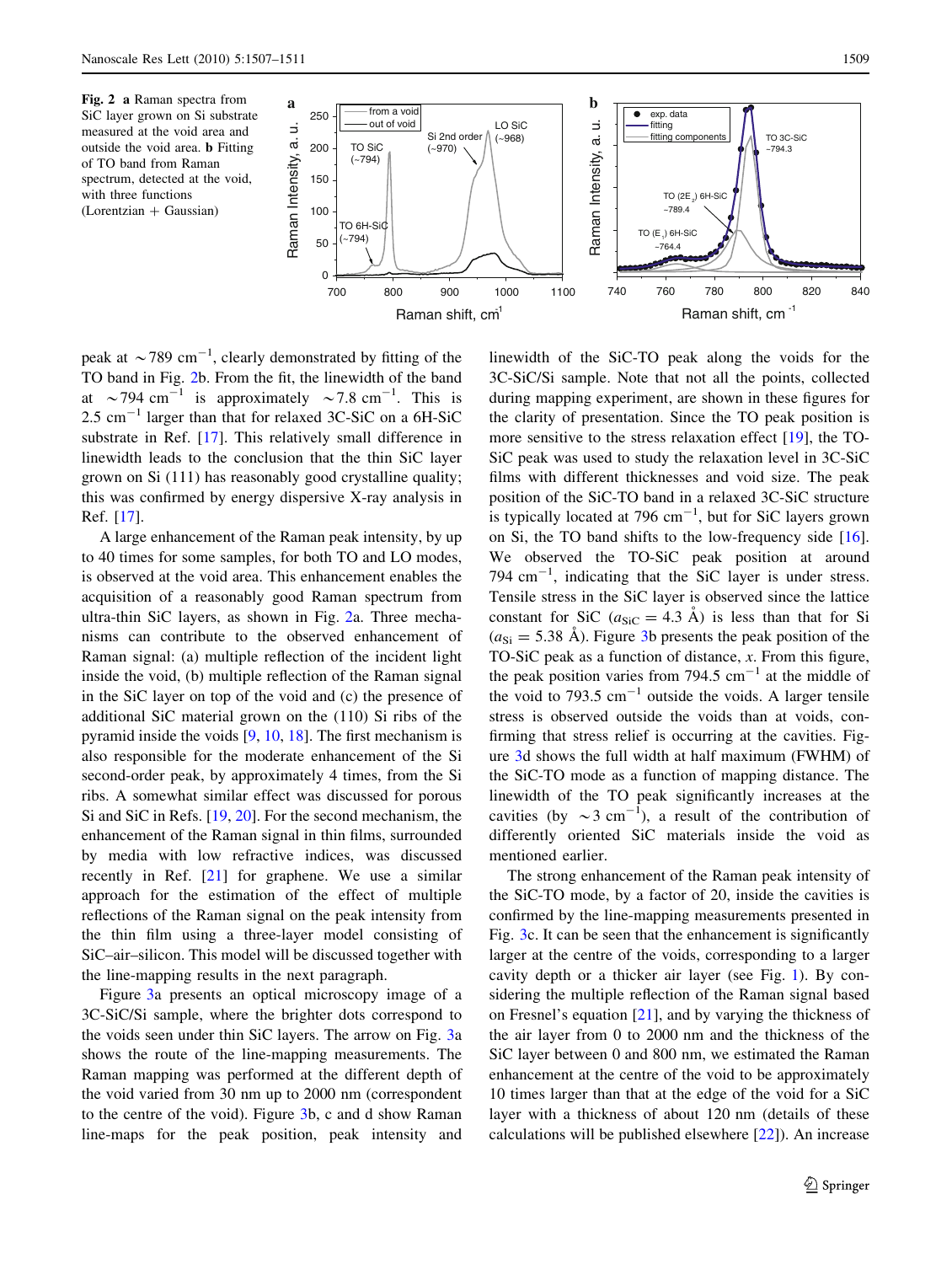<span id="page-3-0"></span>

Fig. 3 a Top view of the sample of 3C-SiC obtained by optical microscopy (scale in  $\mu$ m), the red arrow shows the mapping line. Results of Raman line mapping for b peak position, c linewidth and



d peak intensity of the TO phonon mode for the 3C-SiC/Si sample (dashed lines correspond to the centres of the voids)

in the layer thickness to 800 nm reduces the Raman signal enhancement by a factor of  $\sim$  5. This was confirmed experimentally by Raman line-mapping measurements for the sample with an  $\sim 800$ -nm-thick SiC layer, where enhancement of the Raman signal by a factor of only two was detected at the void centre.

### Conclusion

In summary, the presence of voids during the growth of thin SiC layers by solid–gas phase epitaxy has been confirmed experimentally by scanning electron microscopy and micro-Raman spectroscopy. The Raman linemapping experiments presented in this work confirm that the voids formed in the Si substrate under the SiC layer cause relaxation of the elastic stress caused by lattice mismatch between the SiC and Si. It is shown that the SiC layers investigated here are composed mainly of the cubic polytype of SiC, with small amounts of 6H-SiC. It is worth mentioning that in accordance with Ref. [[23\]](#page-4-0), the quality of GaN layers grown on SiC layers consisting of a mixture of the cubic and hexagonal polytype is better than that for GaN layers grown on a single SiC polytype. A strong enhancement in the peak intensity of the TO and LO modes is observed for the Raman signal measured at the voids.

Acknowledgments J. Wasyluk would like to acknowledge the financial support of the IRCSET Ireland (Postgraduate Award) and ICGEE Programme. The study has been performed with financial support from the Russian Foundation for Fundamental Research (grants 07-08-00542, 09-03-00596 and 08-08-12116-ofi) and the RAS Program: «Basis of Fundamental Research in Nanotechnologies and Nanomaterials». S. Dyakov is acknowledged for performing the calculation of Raman enhancement.

Open Access This article is distributed under the terms of the Creative Commons Attribution Noncommercial License which permits any noncommercial use, distribution, and reproduction in any medium, provided the original author(s) and source are credited.

#### References

- 1. O. Kordina, L.O. Björketun, A. Herry, C. Hallin, R.C. Glass, L. Hultman, J.E. Sundgren, E. Janzen, J. Cryst. Growth 154, 303 (1995)
- 2. M.J. Pelletier, Analytical applications of Raman spectroscopy (Blackwell Science, UK, 1999)
- 3. S. Nakashima, K. Tahara, Phys. Rev. B 40, 6339 (1989)
- 4. S. Nakashima, H. Harima, T. Tomita, T. Suemoto, Phys.Rev. B 62, 16605 (2000)
- 5. S. Nakashima, H. Harima, Phys. Stat. Sol. A 162, 39 (1997)
- 6. T. Takeuchi, H. Amano, K. Hiramatsu, N. Sawaki, I. Akasaki, J. Cryst. Growth 115, 634 (1991)
- 7. A.S. Zubrilov, Yu.V. Melnik, A.E. Nikolaev, Semiconductors 33, 1067 (1999)
- 8. S.A. Kukushkin, A.V. Osipov, N.A. Feoktistov, Patent RF No 2008102398, filed on 22 January (2008)
- 9. S.A. Kukushkin, A.V. Osipov, Phys. Solid State 50, 1238 (2008)